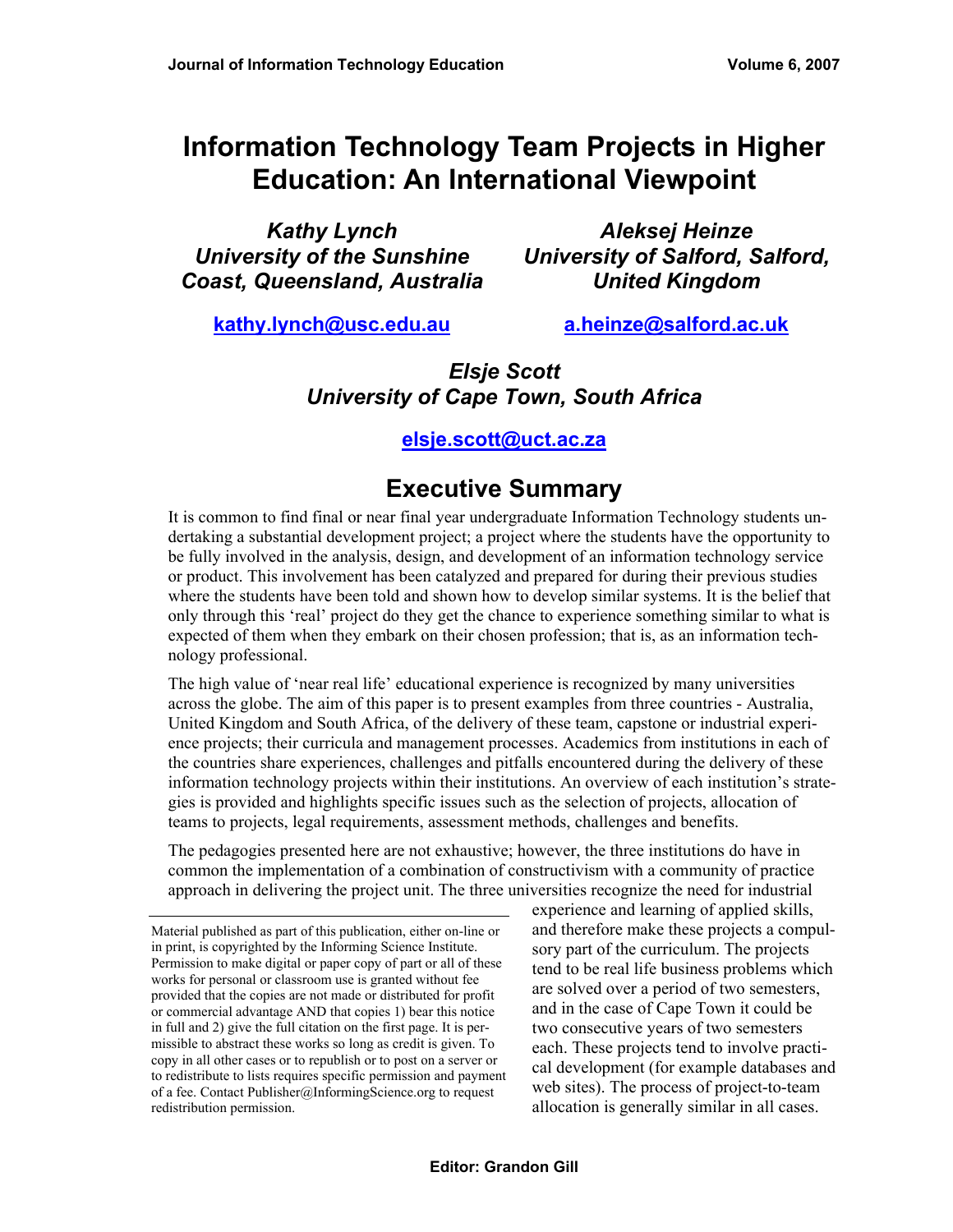Despite their differences, team work related problems are quite similar in all three cases presented, and seem to appear as a result of team work complexity, and the number of stakeholders involved. The intention of this paper is not to propose solutions to these problems (as these would be context dependent), but to draw the attention to the main problem categories for similar schemes, these are;

- project selection,
- management of students,
- management of academic staff,
- student team motivation,
- equality and diversity,
- passengers, and
- assessment.

Furthermore, it is not the intention of the authors to portray one approach as better than another, however, the approaches are representative of how team projects are being delivered across the globe, and in particular, in the contributing institutions.

It is hoped that the assimilation and dissemination of information regarding the various approaches presented will nurture further discussion, and open communication across the globe with the view to enhancing the teaching and learning experience of such projects.

**Keywords**: capstone projects, team projects, Information Technology, education, information systems.

## **Background**

The earlier work of educational research was based on the teaching of associationist (Herbart, 1776-1841) and functionalist (Dewey, 1859-1952) theory (see Clark, 1999 for an overview of these theorists and their theories). Associations were based on the early beliefs that ideas were similar to real life. It was thought that new ideas would therefore create new paths in our brains. Herbart (1982) believed that if an idea was to be entrenched in someone's mind it would have to be related to similar ideas. A learner would therefore be more interested in ideas that they are already relatively familiar with, thus a teacher has to be aware of this and utilize it for teaching. This resulted in the five steps that defined teaching from Herbart's point of view: Preparation, Presentation, Association, Generalization and Application (Beck, 1965, p. 98). The first step would prepare students by drawing out any issue related to the topic to be studied. The presentation step would explain the new topic. Herbart suggested using concrete examples to explain the theory or a concept in question. Association would connect the already known with the newly learned with the differences and similarities highlighted. In the generalization section students are asked to consider the larger picture and use these ideas in other subjects. The final, application step, gives students the opportunity to apply the learned theory in practice, and appreciate new experiences.

Herbart's views were criticized by John Dewey, who observed that all work in a Herbartian class was teacher-and-subject-centered, in which case, students were only concerned with learning. Dewey on the other hand was of the opinion that students should learn problem solving rather than remembering and reciting (Beck, 1965, p. 100). Dewey echoed Darwin's (1809–1882) evolution principles and related evolution to an individual's learning. Dewey's view of the mind was that it is driven by the need for problem solving, rather than the association of already known facts as proposed by Herbart. To counteract Herbart's beliefs Dewey proposed his own five steps for teachers so that they could engage students in problem solving: Dewey's five stages are ech-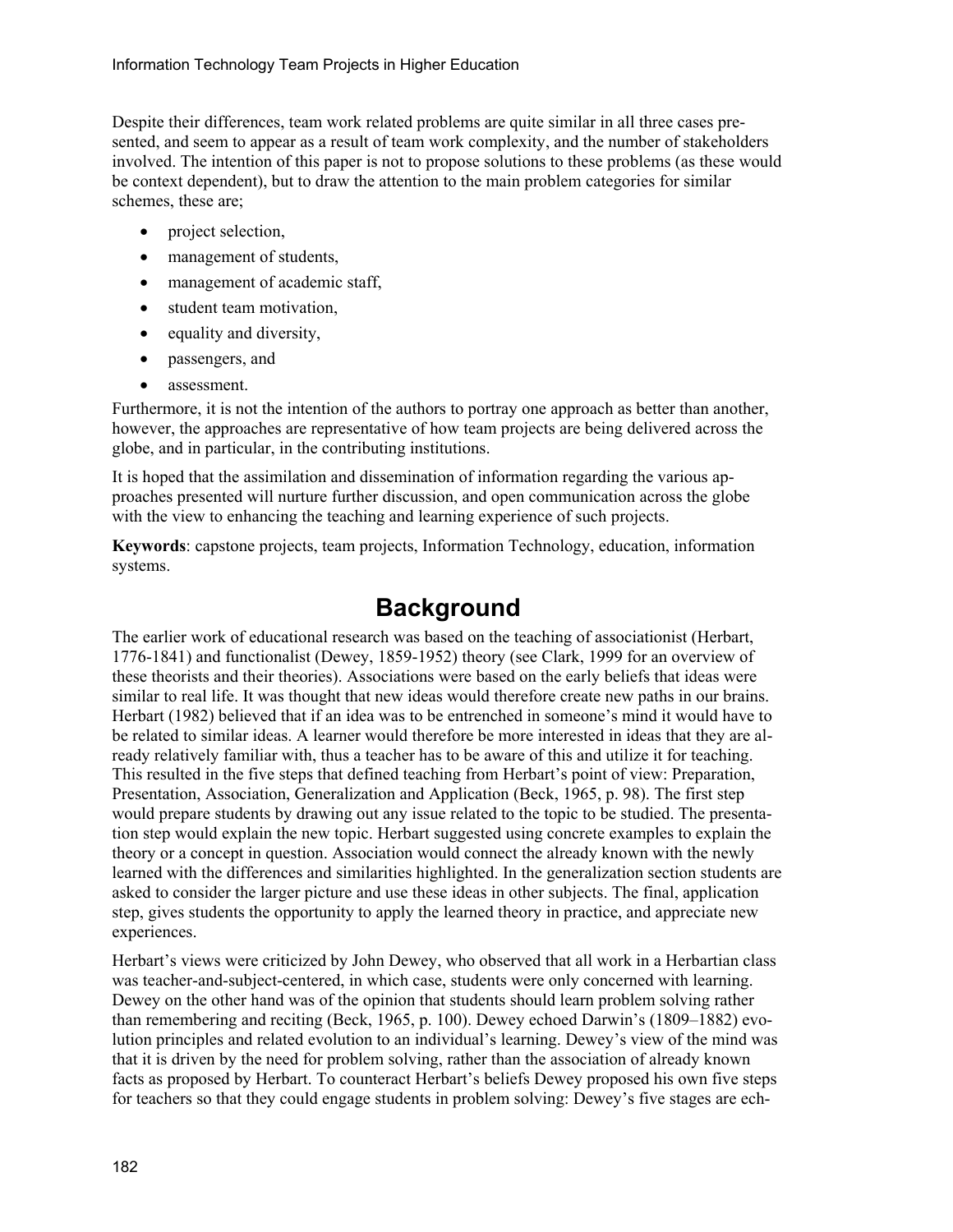oed in the stages followed in subjects that have team projects; for example; finding a business problem, determining the requirements; building and testing the solution and finally by implementing the completed product. Regardless of the theorist, team projects, and in particular IT capstone team projects allow for learning behaviors that cannot be realized in an individual learning environment.

The practical skills obtained during team projects are also one of the key benefits sought in team projects, and this was identified by Confucius (551 – 479 BC) - a long time before Dewey

*"Tell me, and I will forget. Show me, and I may remember. Involve me, and I will understand".* 

Herbart and Dewey have identified some of the extremes in Higher Education – one focusing on teaching and the other on student learning. Since then a number of other theories have emerged, and some of the more influential work is evident in the Constructivist movement (Vygotsky, 1962) and more recently in Communities of Practice (Wenger, 1998). Both these movements emphasize group involvement, and learning from social interaction.

Within the IT arena, these projects are given one of many names: Industrial Experience project, Team project, or capstone unit/course/subject. A capstone course forms the culmination of many learning experiences students encounter during their academic careers. Moore (2005) reports that a capstone course serves as "an instrument of evaluation in all three modalities of learning". Capstone courses are designed to assess cognitive, affective and psychomotor learning in a studentcentered and student-directed manner which requires the command, analysis and synthesis of knowledge and skills (Moore, 2005).

Team projects engage students in an Action Learning Cycle, a cycle that promotes continuous planning, reflection, observation and action amongst participants (Bruce, 1997). This supports the psychomotor learning mentioned by Moore (2005) as an ongoing refinement process.

To successfully maintain this on-going refinement process, collaboration amongst universities on different continents can play an important role. To this end, an international viewpoint has been adopted for this study to enable a broad exploration of the differences and commonalities across the delivery of capstone IT team projects. Furthermore, an international perspective raises the opportunity to compare and contrast the group work element in team projects, facilitate information dissemination, and encourage future collaboration. The three international perspectives reviewed are from Australia, United Kingdom and South Africa. Each of these countries has numerous undergraduate Information Technology programs that offer capstone projects as an optional or as a mandatory course.

## *Australia*

This first example of a course in which team projects are used as a means to prepare IT students for the industry they will face is from Monash University, Melbourne Australia. The three year full time degree program that is exemplified here is delivered in the Bachelor of Information Systems/Bachelor of Computing.

#### **Unit title, duration**

Third year Industrial Experience Project (IE studio). The duration of the project unit is commonly two semesters; however there is an accelerated version that runs for one semester and is worth the same 'degree' points as the two semester version of the unit. The IE unit is worth 12 credit points which equates to approximately 9% of the course and is compulsory for all final year students.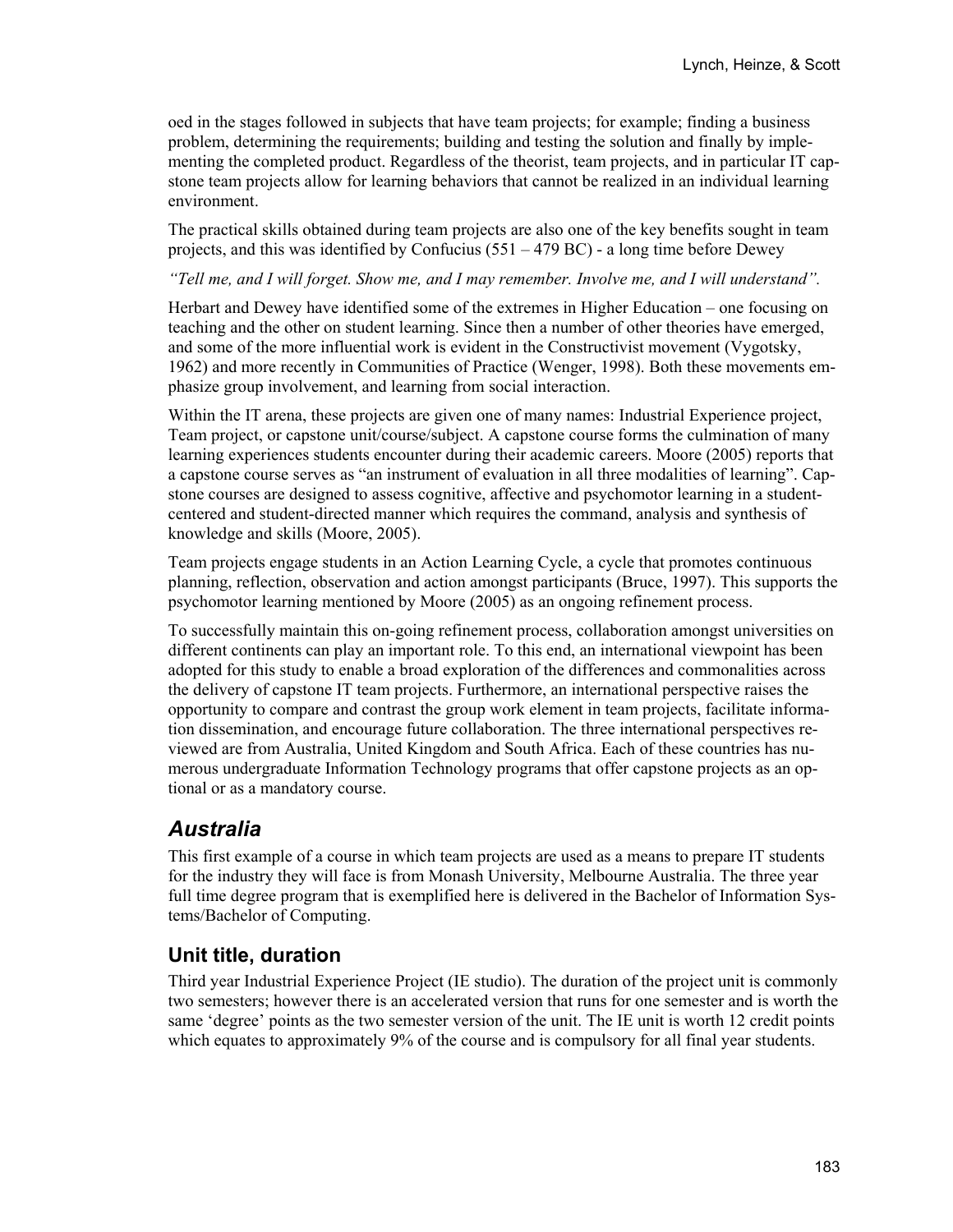#### **Synopsis of the project unit**

Final year students are given the opportunity to apply the knowledge and skills they have gained throughout their course, and develop of a computer-based system for a real world client. Students work in groups to design, develop and deliver an information system. During this process they learn to manage the project through all its development stages, communicate effectively with project stakeholders, develop project documentation to a professional standard, present their project work to academics, the client, and industry personnel.

### **Unit background**

The students attend four hours a week of classes of which one hour is a professional development seminar, the other three hours are dedicated to their project work: The accelerated unit has the one hour professional development seminar, and one six hour 'studio' class each week. Each class has between four and six projects, with 4-6 students in each project team. A studio-based teaching and learning model is used to deliver the unit (see Carbone, Lynch, Arnott and Jamieson, 2000 for an overview of this model; and Lynch, Goold and Blain, 2004 for a comparison with traditional models). There is one academic and one tutor allocated to each 'studio' class, 2 and 3 hours respectively (and for the accelerated unit, 4 and 6 hours respectively).

## **Types and selection of projects**

Each project is allocated to one team only, and a client may have more than one project. The one common feature of projects is that they are all real projects, that is each project has a client who requires a 'system' to be designed and developed. A call for expression of interest in participating in the student project program is sent out to local councils, previous clients, faculty members, friends, and colleagues. Prospective clients are sent a project profile, this requires them to fill in contact details, company profile, 10 lines regarding their requirements, information about any special hardware/software constraints or requests, known absences, and the preferred end date of the project (4 or 8 month project).

The project profiles are read by the Project Coordinator to determine their suitability for the program.

#### **Legal requirements**

Once a client and project are accepted by the Project Coordinator, a Memorandum of Understanding is sent to the client for signing. Once the project has commenced a number of legal documents are required by the University. These cover copyright, intellectual property, personal liability, insurance (student), and schedule. Clients may require additional documents to be signed by the students or the University representative, for example confidentiality contracts.

#### **Allocation of projects to students**

The project profiles are made available to the project teams, who then nominate five projects (prioritized) that they are interested in pursuing. Each team submit their preferences together with a short summary as to why they are interested in doing a particular project, and a team skills audit. The IE management team (composed of academics), allocate projects according to a team's expression of interest, and team skills.

#### **Assessment**

Each IE studio class has one academic and one tutor, with up to six project teams. The tutor is responsible for marking most of the deliverables according to marking guidelines developed by the academic team. There are group (80%) and individual (20%) assessment tasks. The group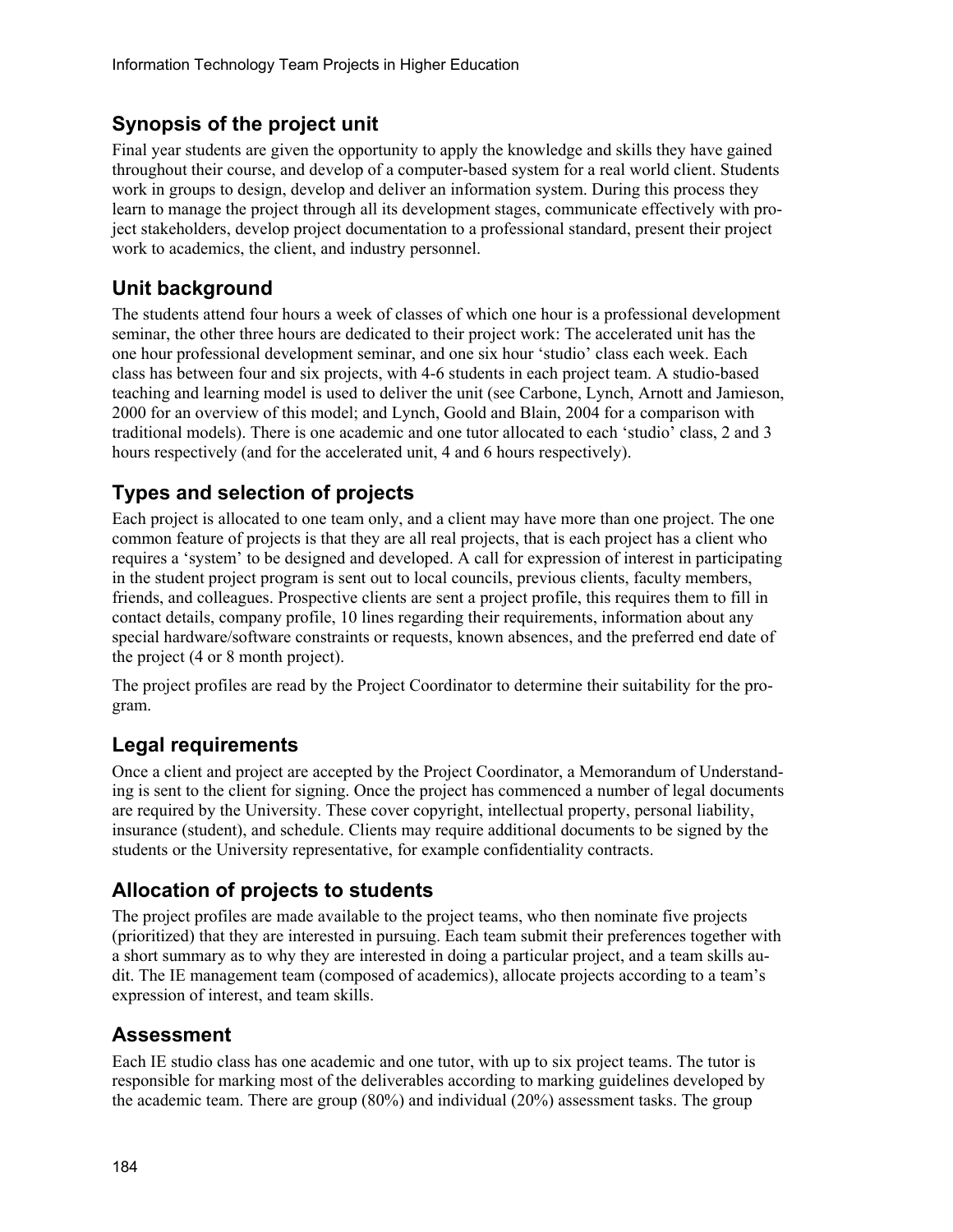deliverables are related to the development process and the final product, and the individual tasks are the student's reflection of their progress, challenges, progress and aspirations. The academics mark the student's individual reflective pieces, and chair the final Project Implementation Review meeting.

As no two projects are the same, the specifics for the project assessment are not identical, however, there are several common themes: these include project definition, standards, risk analysis, project management, and post implementation review. All teams are given the option of submitting a peer assessment review for each of their team members.

Furthermore, client feedback is sought at the conclusion of the project. This feedback does not have a mark associated with it, but if the feedback has no resemblance to the final mark for the group deliverables for a given project, then both the feedback and the deliverables are reviewed and the marks may be adjusted.

#### **Main challenges**

**Obtaining suitable projects**. The call for projects is always fraught with uncertainty, and most often all projects are initially signed. It is only after the first call for expression of interest, that it is known what type of projects the students are not interested in. Then the details are clarified between the project team and a client – the change from the original brief project specification is common, but at times this change brings about a project that is not totally suitable.

**Setting of common deliverables for disparate projects**. Not all projects follow the same development life cycle and not all projects are development projects – some are specifications, others are maintenance or customization, often they may use different operating systems, different hardware, and maybe networked or standalone; therefore setting one common set of deliverables is difficult.

**Allocation of projects (when there are more than 20 projects).** Project teams need to put forward an Expression of Interest (EOI) in priority order; however not all teams end up with any of their preferences. The actual allocation of the projects is subjective as the allocation team has only the EOI forms and the skills analysis to work from.

**Team motivation in the early stages**. It is common to see that during the year long projects there is often lack of motivation in the early stages by the 'programmers and testers' in the team. Generally, the team members feel that they have plenty of time to complete their project, and are therefore quite tardy in the early stages (and run out of time in the later stages) of the project. Team motivation is not an issue in the one semester unit as these teams must work at double pace relative to that of the full year unit.

**Life/project balance in the later stages**. Although the project is only 9% of the total points for the degree program, students spend large amounts of time finishing off the project. Often teams become dysfunctional due to the pressure – (or they thrive on the pressure). Some students spend large amounts of time on their IE work, with other subjects consequently suffering. The environment available for the students to work is accessible 24/7, and therefore students have a tendency to 'live' in the studio precinct instead of going home.

**Equality within/out teams**. Not all teams are equal – in technical skills or in communicating. Although an individual and team skills audit are conducted, and team members are given an opportunity to move prior to the allocation of a project, there is commonly a team that, in the first instance, does not have the technical skills required to develop the final system. The bigger issue is the mix of personalities within teams – some teams run smoothly, other teams have members that never overcome their difference enough to be able to produce a quality result. 'Sight seeing' or 'project passenger' is another equity issue. It often fixes itself around the middle of the project,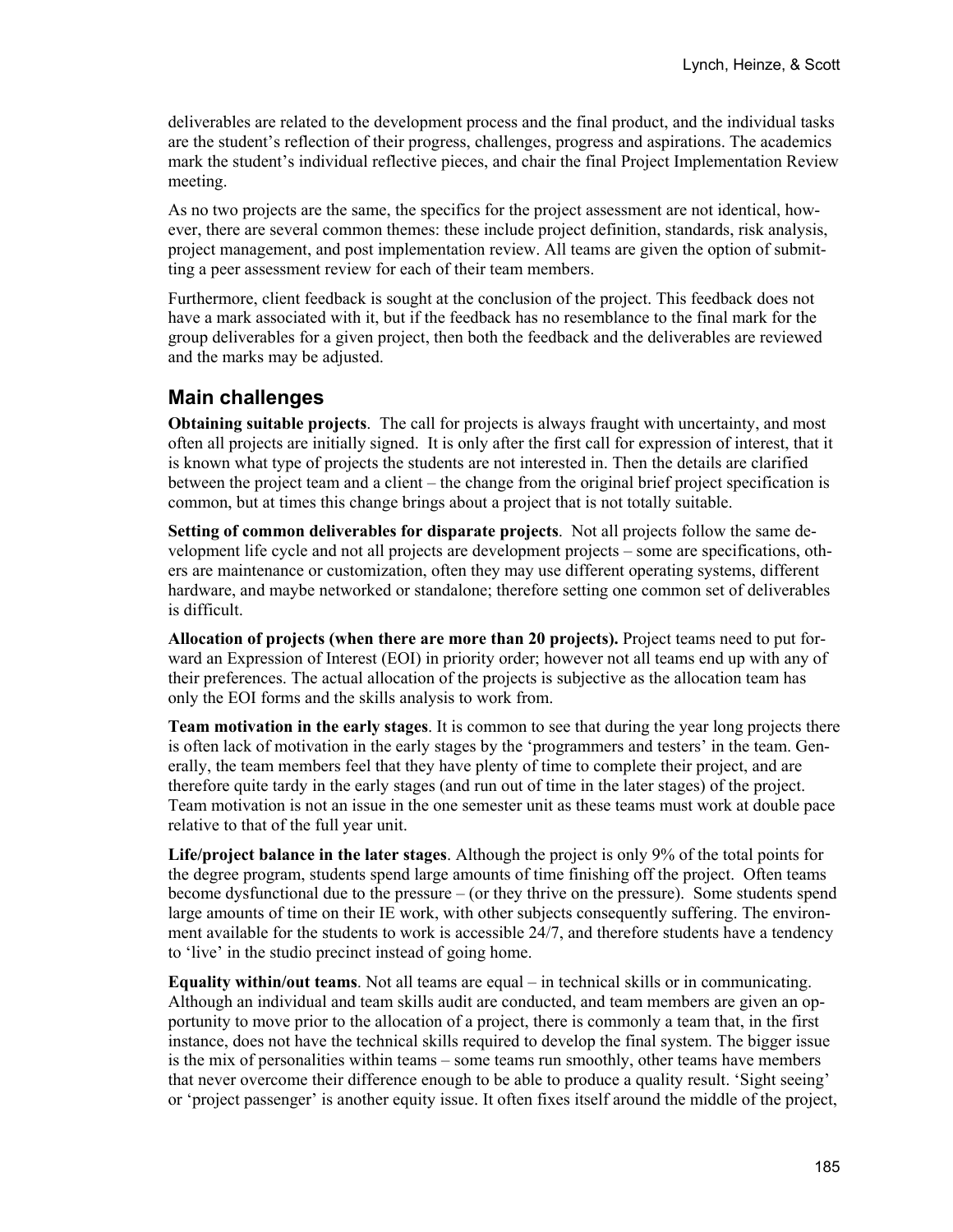however, if it hasn't, team members become disgruntled and the project suffers either by sections of the requirements not being completed to the standards required, or by some team members being overworked.

**Recalcitrant clients**. All clients are enthusiastic at the start of the projects, but as time progresses, some of their enthusiasm is dramatically reduced, and therefore can hinder the students' ability to complete the unit's objectives. Rarely, though not uncommon, a project is cancelled due to an uncooperative client (and the team is allocated another project).

**Management of the teaching team**. In 2006 there were 15 faculty involved in supervising the project teams. Of these eight were academic: It is no easy feat trying to get eight academics to be at the same place for a meeting, to agree on assessment requirements, and to moderate between the multiple classes, projects and tutors.

#### **Benefits**

Without a doubt, students state that the IE studio unit is the most rewarding part of their undergraduate program. This is due to the real projects, the mixing with industry people, the professional manner in which the students are treated by academics, tutors and clients. Client events run throughout the program have been a great success, as they have given the students an opportunity to develop their communication skills in a professional setting. The first such event is a 'Wine and Cheese' and encourages the students mingled with all clients; it is held early on in the project's development. The final event is a public Expo, where clients, industry personal, potential employers, faculty and other students attend. One recent graduate reports;

*"I am able to do this work* [database development], *make comment at meetings and be useful because of what we learnt in studio"* 

#### **Unit web site**

The following website for Industrial Experience Studio project provides some further information: http://www.infotech.monash.edu.au/units/fit3015/study/

## *United Kingdom*

The second example of our international review is the University of Salford in Salford, England. Salford Business School offers Bachelor degrees in Business Information Systems, in Business Information Technology and in eCommerce. Generally these are 3 year full time programs, and each of these allows students to take out an optional Industrial Placement year, giving students the opportunity to gain even more Professional Experience.

#### **Unit title, duration**

The name of the module is Team Project, which involves students from all levels: first year, second year and the final year.

The duration of team projects is generally two semesters, starting in September and finishing in May the following year. There are exceptions to the general rule, with some projects that have been running for several years and some that finished after just one semester.

#### **Synopsis of the project unit**

Team projects allow students to develop team working skills in near "real life" settings. Working in teams that are managed by students and facilitated by academic tutors, students can apply project management and other subject related material to the individual project. In particular the col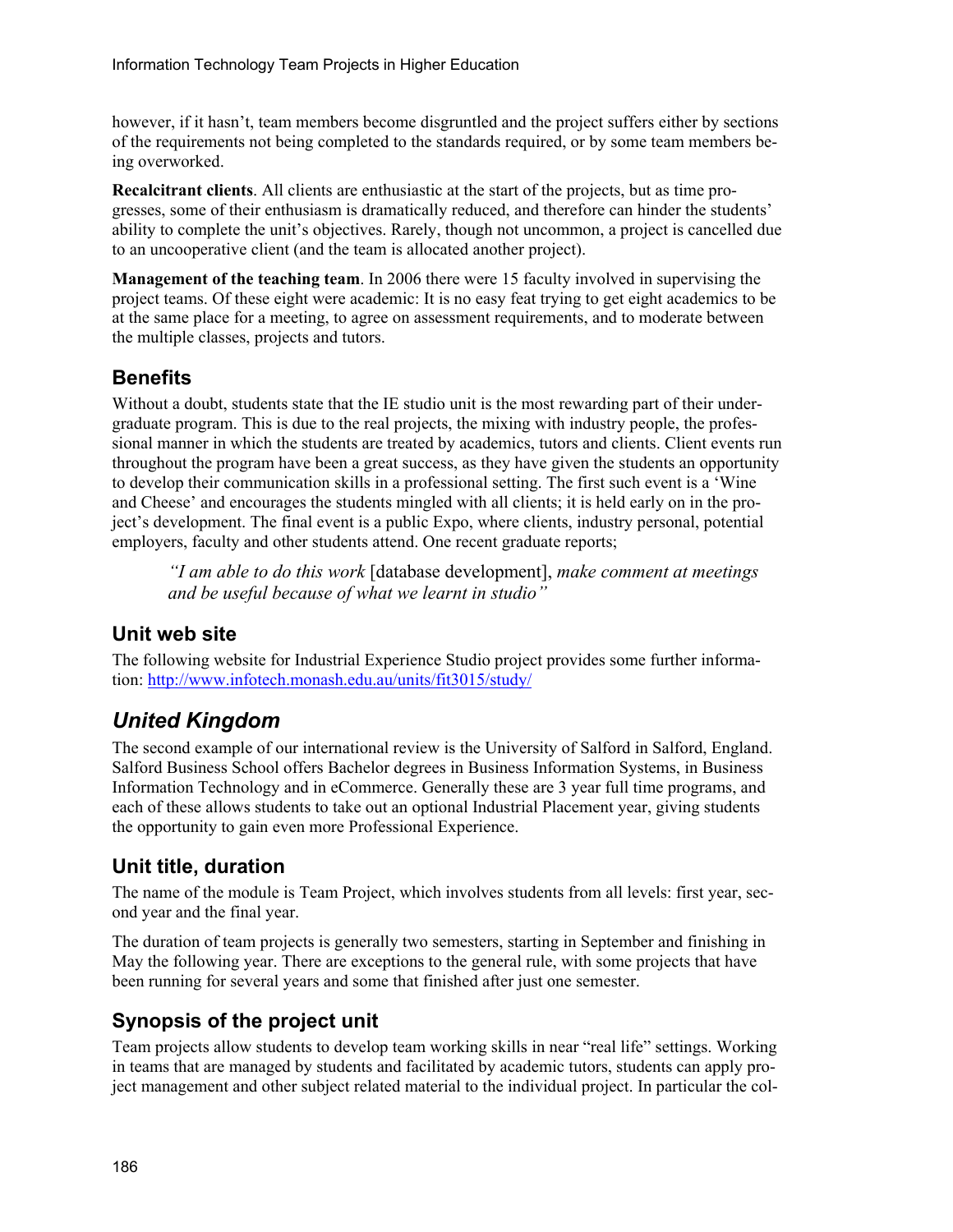laboration between years and with real clients provides enriching personal development opportunities for everyone involved.

#### **Unit background**

Since 1986 Team Projects have been an integral part of degrees in the Information Systems Institute now a subject group within the Salford Business School. In *multi-year*, *multi-skilled* teams of about 12 students with roughly equal numbers of students at first, second and final year; students work on real life, open-ended projects provided by organizations (Project Clients). This means that students when they graduate would have three team projects as part of their learning experience.

Overall students spend nearly 25% of their degree time (70 credits out of 360) by being engaged in team projects; hence they play a major part in their degree classification.

As depicted in Table 1, student roles within the team project vary. In the first semester students from the first year take on the role of "apprentices". They are asked to observe the second and the final year students and are not marked for their contribution. In the second semester they are marked for their work and it contributes 10 credits towards their year average.

Second year students are assessed in both semesters and receive 20 credits per semester. Usually one of the second year students is assigned to be a deputy team leader, and becomes the team leader in the second semester. The team leader in the first semester is a final year student who has to step down in the second semester. The final year students are assessed in the first semester and have the role of consultants in the second; their contribution is weighted at 20 credits.

| Table 1: Team project roles outlined by year and semester |                  |                  |                  |
|-----------------------------------------------------------|------------------|------------------|------------------|
| Year:                                                     | <b>First</b>     | Second           | Final            |
| 1 <sup>st</sup> Semester                                  | "Apprentice"     | Full team member | Full team member |
| $2nd$ Semester                                            | Full team member | Full team member | "Consultant"     |

Each week on two specific afternoons there is an allocated slot for students from all years who take part in the team projects. In this slot facilities such as computer laboratories and meeting rooms are available for students to use. Since the academic tutor assigned to a team is also the personal tutor for the individual team members, this provides a good informal environment to get to know students and provide help where possible.

## **Types and selection of projects**

Projects might lead to the development of a piece of software or may be more business-oriented, for example a piece of evaluative research or recommendations for a new organizational strategy. The team project clients also vary from year to year; these can be a charity or a major international company.

Clients are invited to fill in a Team Project Request form, which asks them briefly their contact details and concise project overview. Each project is evaluated by the Project Manager, who distributes these requests to academic tutors and team leaders for comments, based on this feedback and other assessment criteria the projects are approved or rejected.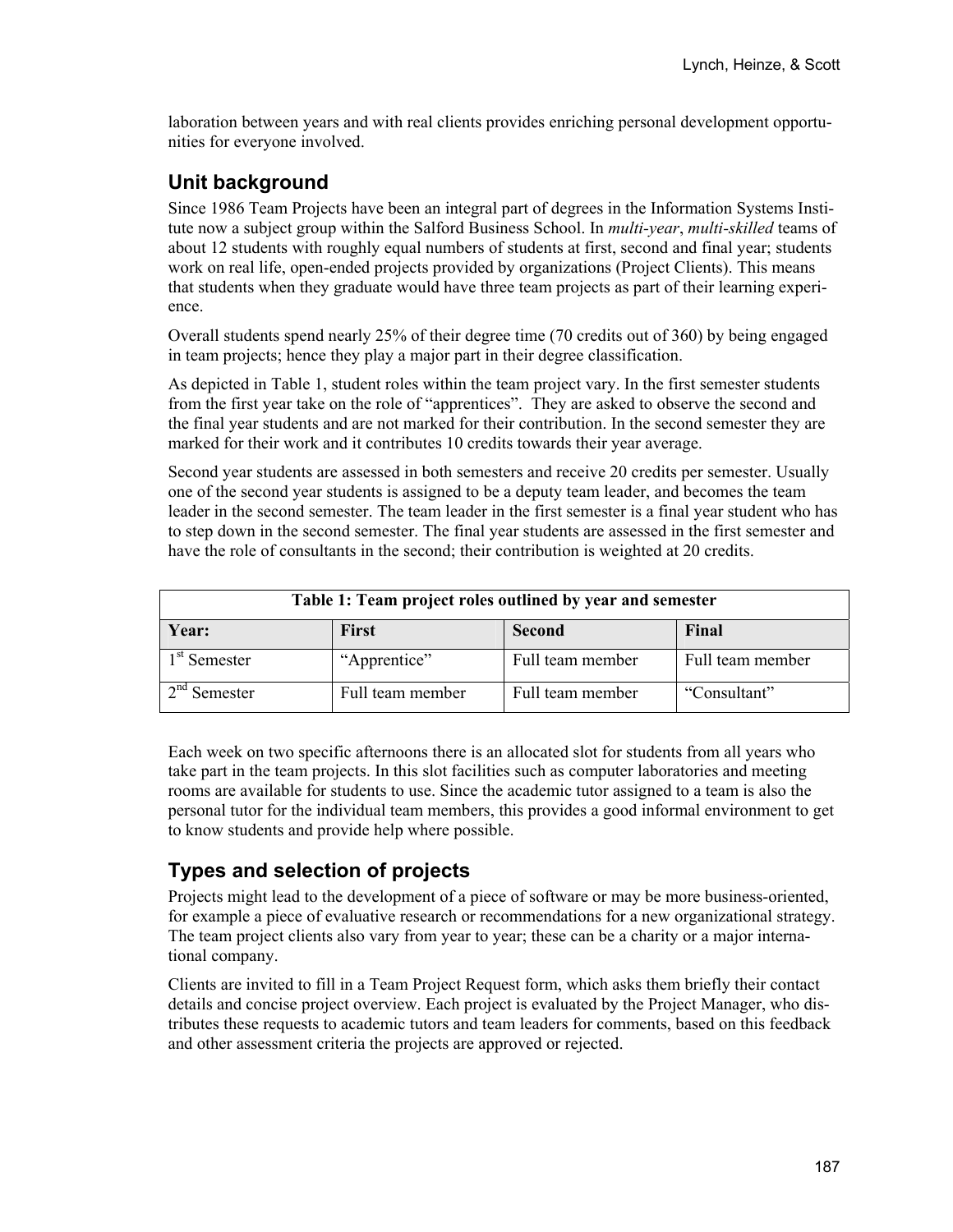#### **Allocation of projects to students**

Clients can have several projects but only one project is allocated per team at any one time. Students are allocated to projects based on their module marks for the first and second year and in the case of first year or direct entry students, they are allocated randomly to a project. Where possible, each team would be allocated at least one student coming back from their Industrial Placement year, since these students bring real life experience and useful skills that are of benefit to the teams. There is some level of consultation between team leaders and team deputies who have some influence on what kind of project they would prefer.

#### **Legal requirements**

Clients are made aware that projects are primarily for educational purposes and therefore the teams are not liable if a project does not produce desirable outcomes. There are no formal documents that are required to be signed by either party involved. Generally if a project involves work on confidential systems such as the Police etc, team members might have to go through security checks to comply with the client's risk management processes.

#### **Assessment**

Assessment is done primarily by the team tutor, who facilitates the team from the beginning to the end of the project. All project marks are reviewed by another academic and where necessary marks are adjusted.

Each student is allocated an individual mark and a team mark. The individual marks are based on the individual reports and the individual's contribution to the project. This contribution is informed by the team leader and team deputy who report on individual team members and on the tutor's personal observation. Students are required to complete a peer evaluation form to rate their colleagues and provide comments on the individual contributions. This is used again to inform the tutor in their assessment process.

The overall team project marks are based on two main criteria – the process and the product. Since all projects vary in complexity and have their own challenges, it is difficult to set specific criteria for assessment descriptors, since the product can be a technical artifact or a consultancy report. The process is equally divided into Scholarship and Organization categories. Scholarship is concerned with issues such as Independence of work conducted, research and linking of knowledge from other modules. Organization is concerned with project scope, initial appraisal, planning, tracking, communication and team work in general. The product is more open and is based on the academic assessment of the quality of work produced and the feedback from the client.

Generally students have to produce the following three reports: Individual, Client and Team Academic report. They demonstrate their developments in a formal presentation in the first semester and an exhibition at the end of the second semester – end of the project.

#### **Main challenges**

In the summer of 2006 a Team Projects review highlighted a number of issues with team projects, some already known and some new. The seven main problem areas are discussed below:

**Assessment**. A process-oriented assessment approach (Jones & McMaster, 2004, p. 379) together with an agile development approach with an emphasis of a "Product" that is as important as the process. Once a team mark has been agreed upon, further challenges are posed by the individual marks. To help with the tracking of individual contributions, a detailed deliverables chart is a compulsory part of each team project report. Peer assessment is used, though there is some evi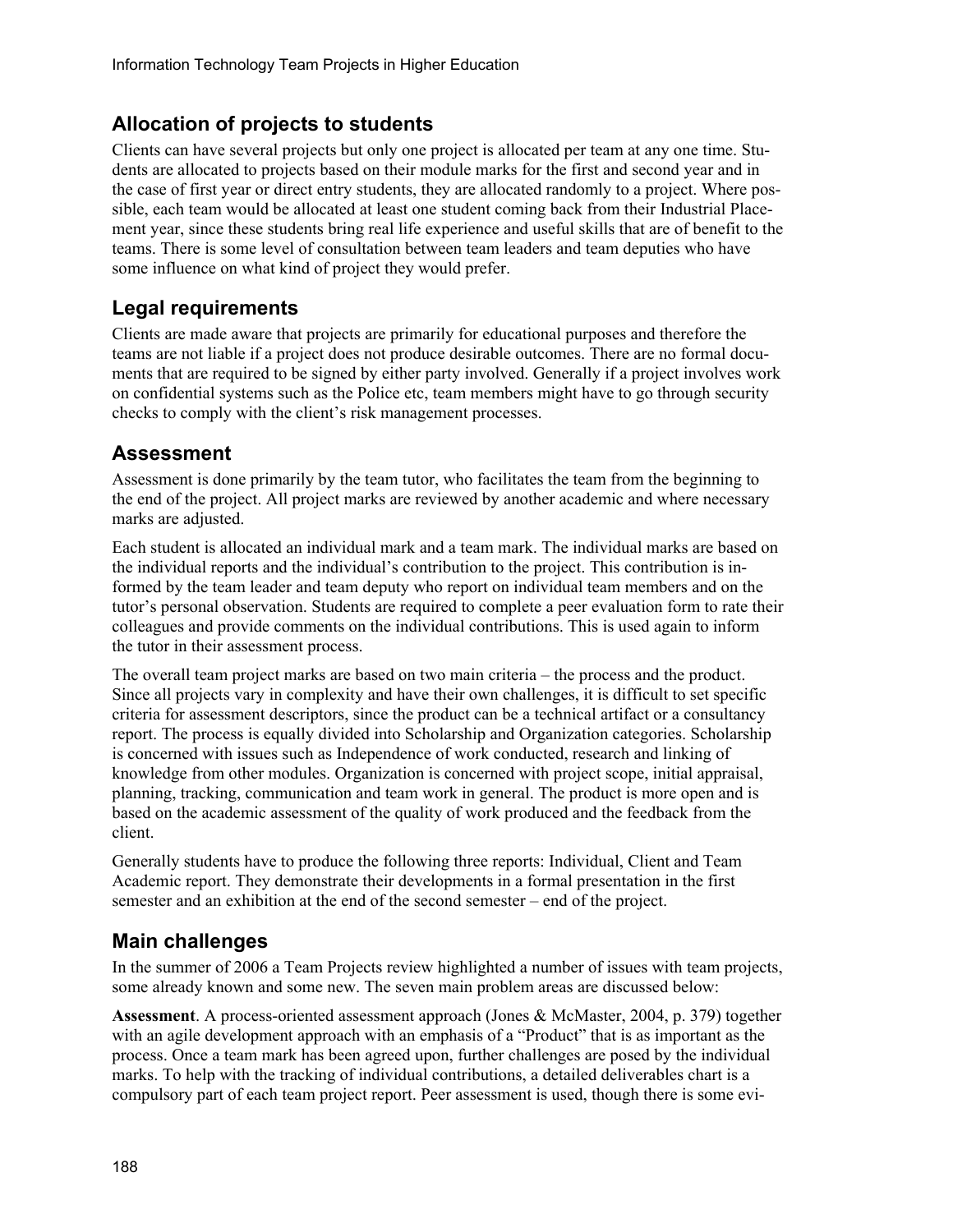dence to suggest that the peer-assessment is sometimes misused by students and may be used as a weapon against others. 'If you don't like me - I will mark you down' attitude had caused some distrust. This is mitigated by the tutors' observations in order to fairly assess individual contributions.

**Passengers**. The problem of passengers is one of the main concerns for the students, the general feeling is reflected by the following quote (Heinze & Cooper, 2006):

*"Generally you tend to have 2 sorts of people in a project team. People who do the work and those who don't. Those who don't generally only turn up towards the end of the project only to cause more hassle (since they require being brought up to speed)."* 

It is expected that students have different attitudes to project work. Some are very keen on getting the work done and getting a good mark. Other students adopt the strategy of doing the minimum work to achieve a pass mark, and others fall somewhere in between.

It is only worth being a passenger if you can get away with it easily. A number of mechanisms to prevent or deter passenger behavior have already been implemented. All students are aware of this or they only become aware of it once they have failed a module.

The individual and group mark weighting that contributes to the final module mark has been adjusted from 50/50 to 70/30. Now the individual mark counts 70% towards the final group mark.

A minimum individual mark of 40% is required for students to benefit from a share of the overall team mark. This means that if a student was very poor and gained an individual mark of 23, this is the mark that he or she will retain as their total team project mark. If a student gained 40 marks or over as an individual, his or her overall mark takes into account the team mark.

**Student Motivation.** An issue that is closely linked with the passenger problem is that of student motivation. At this stage it is important to note that the assessment or the mark that students get is becoming the prime motivator to engage with a module. If students know that they can get away with doing nothing and still get a good mark, they are unlikely to be motivated to perform well**.**  At this stage peer assessment and tutor involvement gain importance. Furthermore, the nature of the project can be a powerful motivator (Heinze and Cooper, 2006).

Generally, the following issues emerge as motivators to get students enthusiastic about team projects:

- Assessment that takes into account the individual contribution
- Projects that can be practically implemented in real life
- Major company clients where students can potentially get a placement or a job
- Projects that have high expectations of students

**Tutor involvement.** Generally, there are two extremes that are emerging, the first one is where the tutors don't engage with the students and the second is where students are constrained by the tutor, who is very much engaged with the team. It is generally agreed that the academic tutor is there as a tutor and not as a team leader. The "working" tutoring pattern seems to be where team tutoring is given priority in the first weeks of the project while negotiating the project scope, and then again at the time of the mid semester review and assessment hand in.

There also appears to be an issue relating to the expertise and experience of tutors. This relates both to their technical and project management expertise in advising the team, and to their mentoring expertise in supporting the team.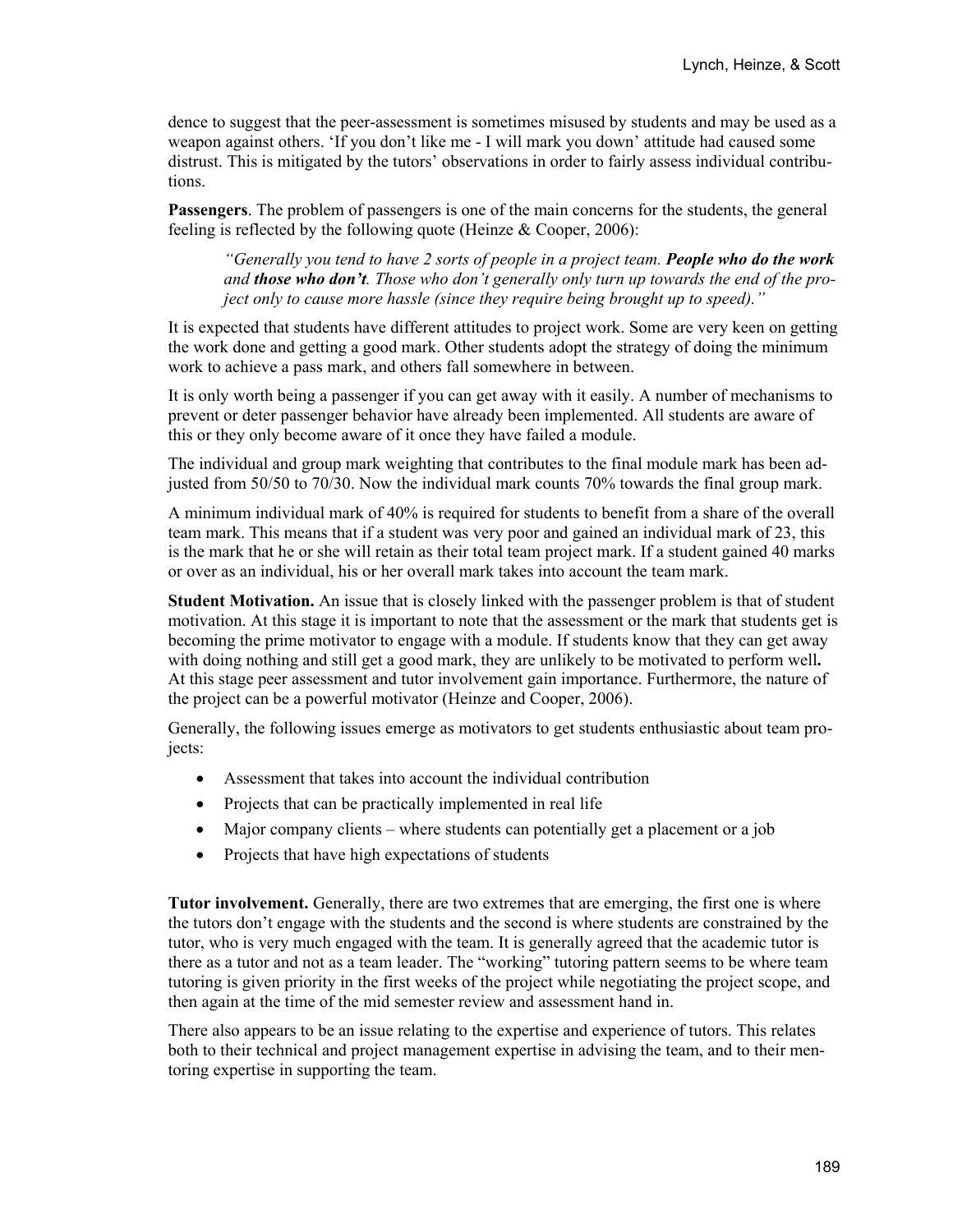### **Benefits**

Multi Year Team Projects is a unique scheme that provides a platform of extremes. Team learning has tremendous potential to provide an exciting learning opportunity for students as well as staff. The main problem lies in the implementation and execution of the team related processes, the key stakeholders which are staff and students.

It is difficult to quantify the benefits of team projects since they are realized when students leave the course, and there is only anecdotal evidence to suggest that students spend a lot of time in their job interviews discussing team projects, and that this makes our students stand out (Jones  $\&$ McMaster, 2004).

Both staff and students do recognize positive aspects; the following quotes from students illustrate some of these (Heinze & Cooper, 2006):

*"So many benefits, such as improving communication skills, relationship with other students, experience from different students for example: students from final years share their experiences with the second and first years."* (2nd year student)

*"Provides early insight into what is involved to manage a project. Provides opportunities to build interpersonal, communication skills and leverage existing knowledge with peers of different academic backgrounds."* (3rd year student)

### **Web site**

The following website for Team Projects provides some further information: http://www.business.salford.ac.uk/teamprojects/is/

## *South Africa*

The third example of delivering IT team projects is from Cape Town. Team projects form a core component of the Bachelor in Commerce (3 full years) and Bachelor in Business Science (4 full years) degrees, offered at the University of Cape Town (UCT).

## **Unit title, duration**

The 3<sup>rd</sup> year team project course, with a duration of approximately two semesters, is called Project Management: Theory and Implementation. The major skills transfer, analysis and design, happen during the first semester, whereas the second semester is dedicated to building of the system. The  $4<sup>th</sup>$  year course repeats the systems development project as a major deliverable over two semesters. The 4<sup>th</sup> year course is made up of final year Business Science and post graduate Bachelor in Commerce students.

## **Synopsis of the project unit**

A main focus of the project unit is to enhance the students' knowledge of project management. This involves the understanding of the project lifecycle and the difficulties of scoping and controlling projects. A project planning framework is used to assist in scheduling tasks and activities. Estimation techniques are applied to estimate effort, and a risk analysis is executed for every project.

During the course special attention is given to assist students in managing their project teams by effectively administering team roles and by resolving team conflict. Peer assessment practices are applied to final grades to eliminate discrepancies among contributions of respective team members.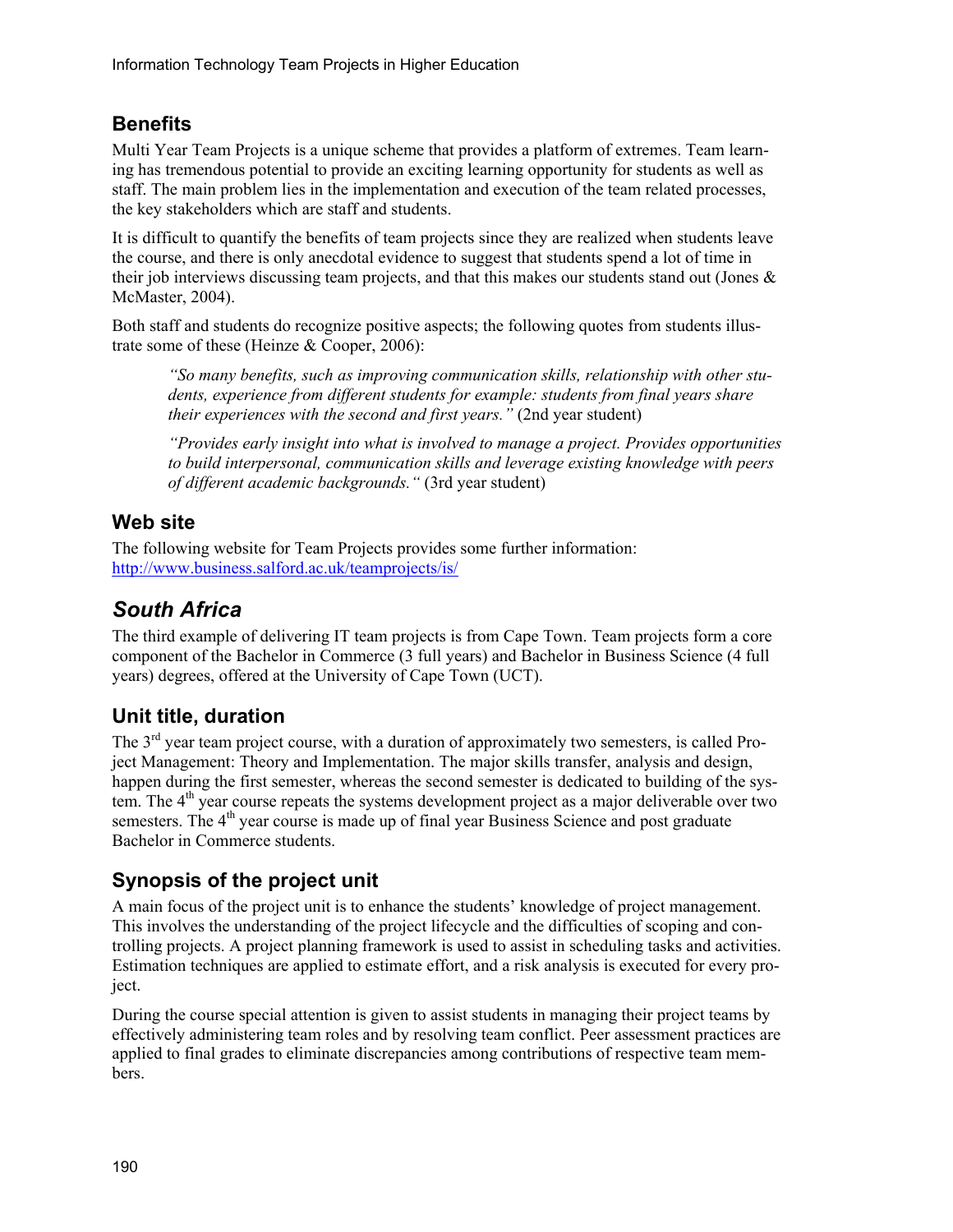The project unit also focuses on the consolidation of theoretical knowledge and skills in systems development, and adheres to Software Engineering Institute (SEI) guidelines and principles to improve software engineering practices. At the end of every academic year, an EXPO is held, where all projects are showcased to industry and secondary school students to promote Information Systems.

## **Unit background**

At UCT the development thread of the IS major runs over a period of three or in some cases four years. During this period students are guided to follow Cockburn's (2002) model of Learn, Detach and Transcend towards maturity in systems development practices. Most faculty members are involved in the  $3<sup>rd</sup>$  year course and act as project managers (PMs) to one or two project teams. The course coordinator acts as facilitator, resolves conflict and oversees all projects. Although faculty members are available to guide project teams and assess project deliverables, every team has a team leader and is expected to manage and take responsibility for their own projects.

The 3<sup>rd</sup> year teams adhere to a rigorous schedule of activities like skills transfer sessions, regular meetings and submission dates of deliverables. The project runs in parallel with other course activities like lectures, workshops and tutorials. Most of these activities only happen during the first semester. Project management and other topics (4 lectures per week) and tutorials (1 two hour session per week) are aligned with project deliverables. A prototype is developed during coding workshops (4 hours per week) to familiarize students with design patterns and good programming principles. The second semester is mostly dedicated to development, with no formal lectures. All student teams use the same development environment and implementation platform, and they use Microsoft Project Server environment to assist in project planning and collaboration. Templates are used extensively for most documents and procedures in support of standardization.

The  $4<sup>th</sup>$  year project runs in parallel with lectures, seminars and an empirical research project. A larger degree of flexibility is allowed in terms of the application theme, the development environment and the implementation platform. Given that the 4<sup>th</sup> year students are more experienced and mature than the 3<sup>rd</sup> year IS majors, an iterative development approach was introduced for the first time in 2006. They have less external rigor and fewer deliverables during the course of the project and faculty members do not act as project managers.

The  $4<sup>th</sup>$  year students act as tutors during the  $3<sup>rd</sup>$  year workshops and occupy regular hot seats during the development phase of the 3rd year projects. They also assess a "mock" presentation for the  $3<sup>rd</sup>$  year teams, two weeks before the final hand-in date, providing valuable feedback that allows  $3<sup>rd</sup>$  years to enhance their products.

#### **Types and selection of projects**

At the beginning of every year the IS major students are provided with a project brief that describes a generic business opportunity/situation of concern that will represent the common theme for the year. It also lists the main functionality required for such a system. Projects are either fully web-based or incorporate a component that is web-based. The theme chosen allows for a wide variety of projects in the business sector, and challenges students to find a "best fit" to the generic specifications.

Requests from organizations in industry or government for systems to solve specific problems contribute to an initial pool of possible projects. The requirements for these projects are evaluated to ensure that they are suitable, of the correct scope and meet the right standard.

The  $4<sup>th</sup>$  year IS project is a carefully scoped real world project, and builds on the experience gained in the similar but smaller  $3^{rd}$  year project. Unlike the  $3^{rd}$  year students, these students have to identify a need in industry and translate this need efficiently and creatively into an automated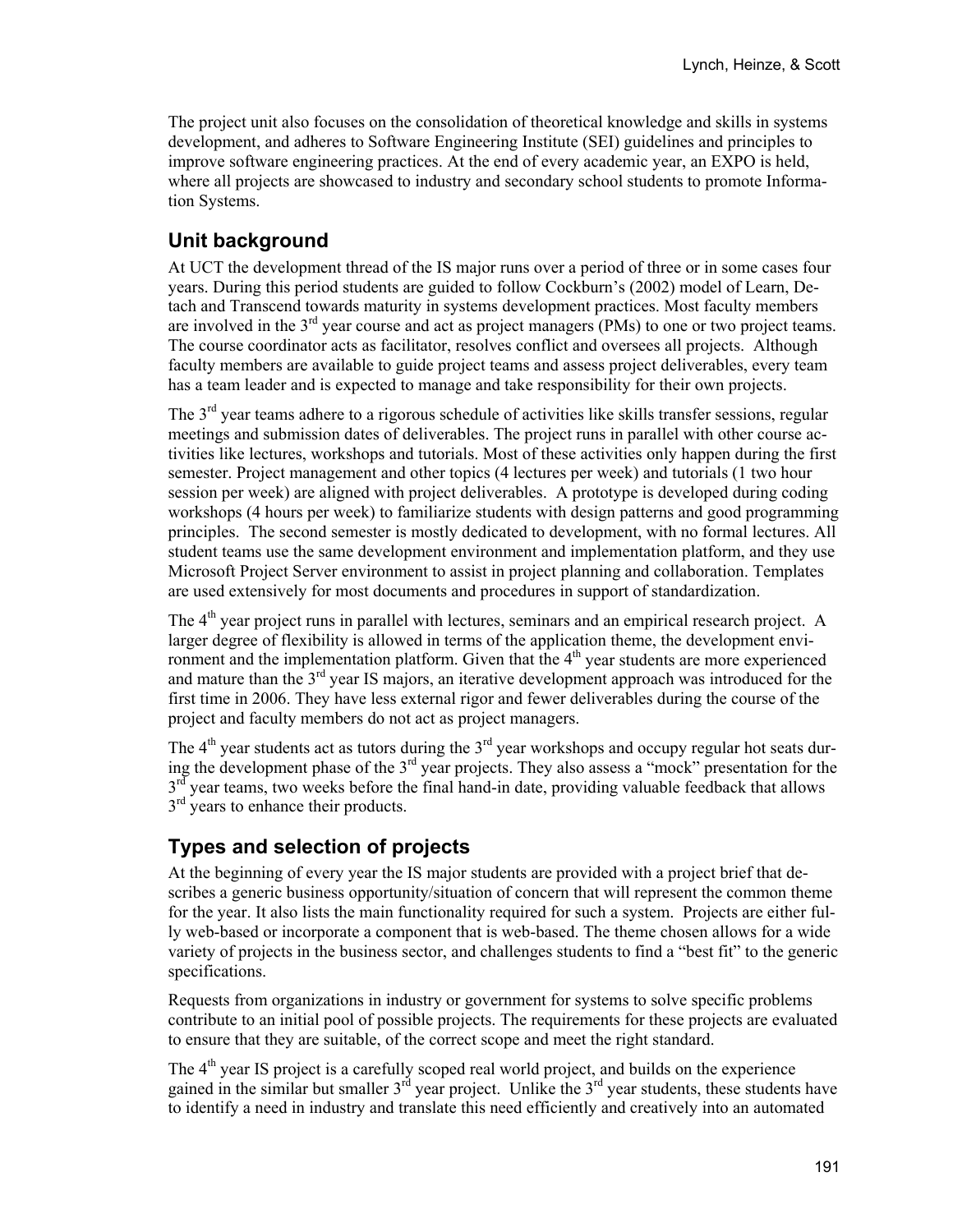computerized system. The focus is to incorporate complex business processes in an integrated, easy to maintain and easy to use system.

#### **Allocation of projects to students**

Students have the option to tender for available projects that are in line with the requirements provided. They may also find their own sponsor (client) in industry, with a business need that matches the generic specifications best. A sponsor's main responsibilities are to assist the team to gain a better understanding of the company's business processes. This information is used to establish the project requirements and scope.

Fourth year students have the first opportunity to tender for the available projects. Prospective sponsors take part in this selection process, and the successful teams are allocated to the respective projects. Third year students may submit tenders for the remaining projects.

The majority of student teams however, still find their own sponsors in industry. This often happens before the start of the academic year. The process of finding a suitable sponsor is seen to contribute to the rich learning experience of the project.

Although teams are mostly self-selected, a faculty member in the Department of Industrial Psychology facilitates and finalizes the team formation process (Scott & Pollock, 2006). Student surveys filled out prior to the team selection process are used to assist the facilitator. In these surveys students are mainly required to list their strengths, weaknesses, skills and what they intend to contribute to the project and team. Once teams of 5 members are formed, a team contract is completed and signed by each member. On some occasions teams of 4 members are allowed. A team role document is also filled out specifying the respective roles of members of each team. Team members are allowed to swap roles, or to fulfill more than one role.

#### **Legal requirements**

A sponsor guide prepared by the legal section of the university describes the participation guidelines for all parties involved. This includes sections on the commitment by the participating organization, risks, compensation, ownership and rights in terms of intellectual property. A sponsor is required to submit a signed commitment form at the beginning of a project.

#### **Assessment**

A comprehensive assessment strategy is used in the  $3<sup>rd</sup>$  year course, implementing various instruments to accomplish formal summative assessment, formal continuous assessment and an informal formative assessment (Pellegrino, Chudowsky, & Glaser, 2001; Shepard, 2000). Scoring rubrics constitute the main instrument in the assessments of the group projects and provide students with a clear understanding of the standards against which they will be measured (Scott  $\&$ Van der Merwe 2003). The continuous assessment strategy provides for several review points, feedback and opportunities for improvement throughout the year.

In the first half of the course the project planning and the analysis and design phases are completed, comprising 7 interim deliverables (4%), and are marked by the respective project managers. Each of the deliverables incorporates:

- Software Development Deliverables
- Project Management Deliverables
- Ouality Management Deliverables

The improved deliverables (which incorporate the feedback of the PMs) are collated into milestone deliverables (10%) that constitute the business case; user requirements and system specifi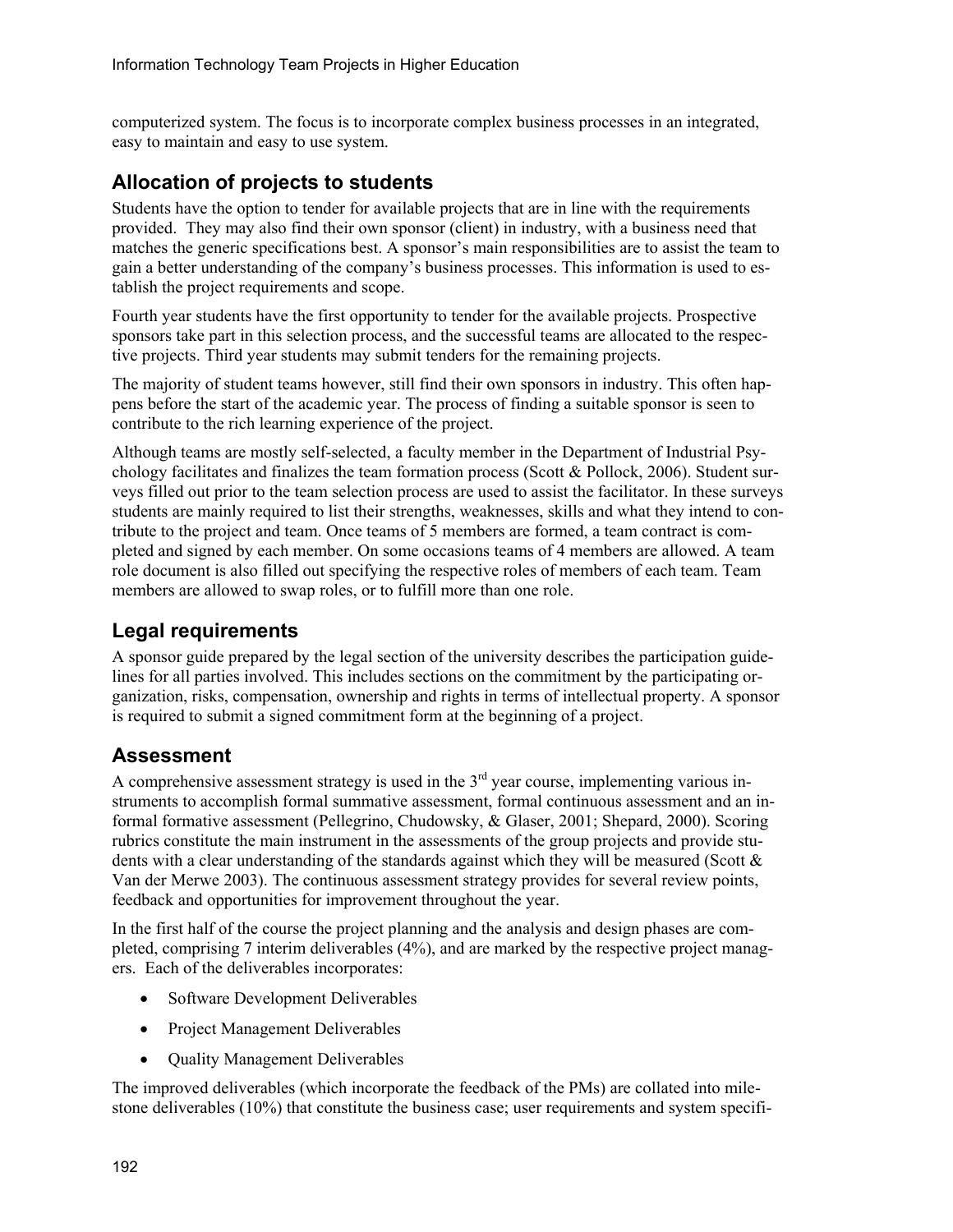cation documents respectively. Specially designed rubrics are used to double mark these documents.

In the second half of the course (the build phase), it is expected that the students will keep their project plans updated. They provide weekly updates on team performance, team dynamics, new ideas, and their time management. In addition, every team member has to complete a timesheet on a weekly basis.

Each project sponsor completes two evaluation forms, one by mid year and the other one after the project is completed. These evaluations contribute 2% towards the total mark. Another 4% is obtained from coding workshops. A "mock" presentation, marked by  $4<sup>th</sup>$  year students two weeks before the hand-in date, provides valuable feedback on user-interfaces and functionality. This mark is included as part of the interim deliverables mark.

The final project hand-in (20%) includes copies of the milestones, the test cases, user manual and the system. For the project and code presentation, rubrics are used. The project presentation is marked by a panel of faculty members, whilst the code is marked by the course coordinator. A code examination terminates the course and serves to increase the individual component of the course.

The project management section constitutes the other 40% of the course.

The  $4<sup>th</sup>$  year Systems Development (SD) mark comprises 20% of the year mark.

Since 2002 a peer assessment instrument has been developed and included in  $3<sup>rd</sup>$  and  $4<sup>th</sup>$  vear, assisting in a more accurate assessment of individual contributions to team projects (Scott & van der Merwe, 2003). The peer assessment may affect a team member's final mark.

#### **Main challenges**

**Motivation:** A major challenge of a capstone course is to maintain a high level of motivation while students are facing problems that closely emulate professional practice. Effective communication at all times is essential to encourage, motivate and to cultivate commitment,

**Time management:** Effective time management is one of the most difficult issues to be addressed in team projects. Meeting deadlines in team projects can become very demanding, and in many cases these projects consume most of the students' time, especially during the development phase. Careful guidance and mechanisms like Gantt charts and time sheets, help teams to balance their time between the project deliverables, demands of other courses and personal commitments. First time project teams tend to underestimate the extent of the project, and they are tempted procrastinate.

**Passengers:** *Social loafing* is a term used by Smith (2004) to identify students who under perform in project teams. Although every effort is made to discourage and eliminate social loafing, the phenomenon still occurs and is eminently the cause of serious conflict in teams. The work ethic of people differs and their reactions to stress and pressure vary vastly. Many students admit that working in groups can be very challenging and they often struggle to resolve conflict effectively.

The peer assessment instrument does not always provide the perfect solution to team problems. Where teams are divided into two camps their assessments can counteract one another and alternative mechanisms have to be found to resolve issues.

**Equality and diversity**: Different work ethics and work expectations of various people are often causes of serious group conflict. A diversity of skills and different cultural backgrounds are additional factors that might cause conflict if not properly controlled and monitored.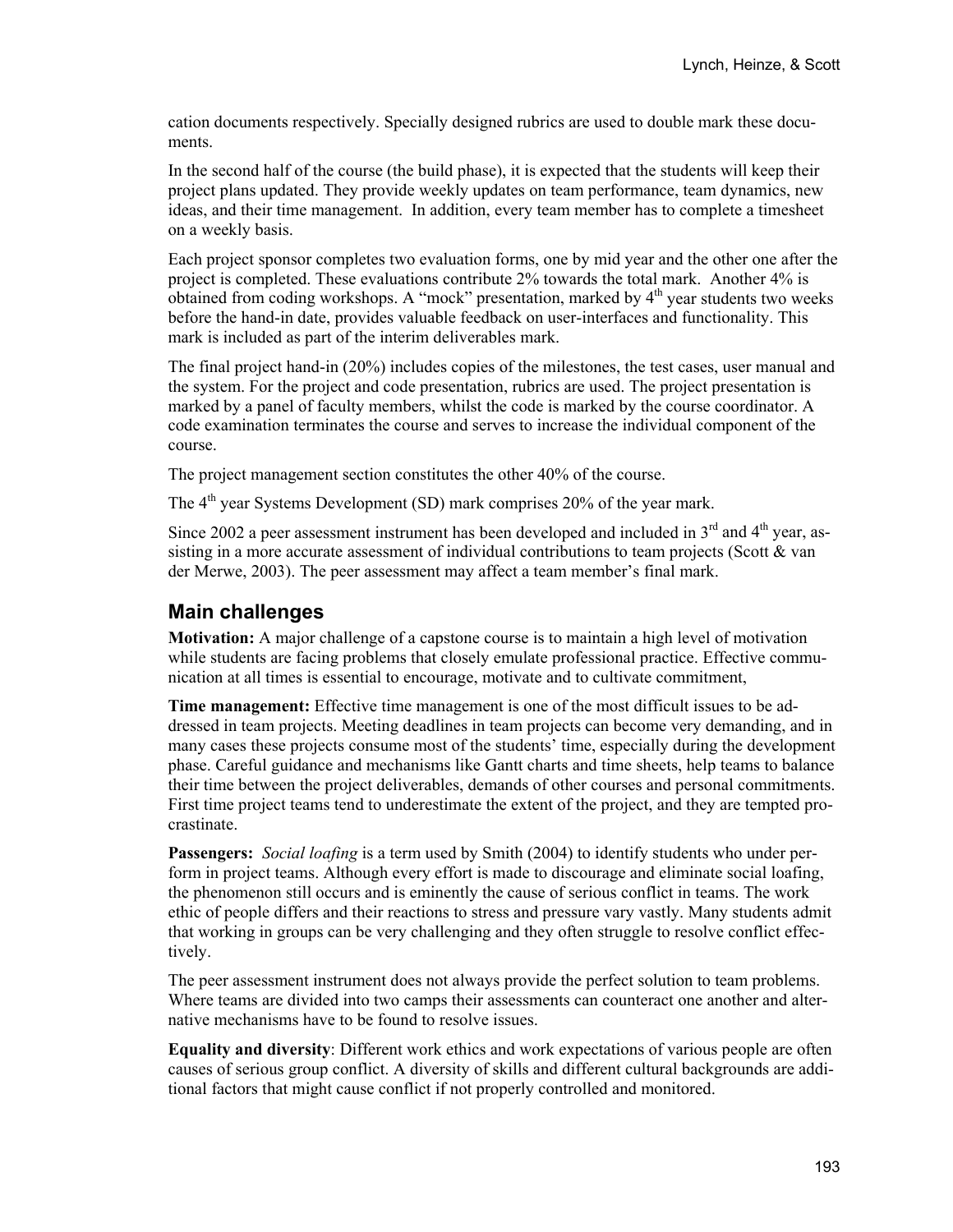**Course Overhead**: The smooth running of team projects is a challenge to faculty, and requires commitment and dedication. Courses that involve team projects are usually strenuous, time consuming and include a vast amount of "behind the scenes" activities.

**Suitable Projects**: Collating the projects received from industry and coordinating an effective tendering process do not prove to be an easy feat. It is also necessary to find a effective way to evaluate the suitability and scope of projects obtained from industry and those the students find on their own.

#### **Benefits**

The IS 2002 Curriculum (Davis, Feinstein, Gorgone, Longenecker, & Valacich, 2001) identifies a broad business and real world perspective, the development of strong analytical and critical thinking and the cultivation of effective communication and team skills as the three key areas that permeate every facet of the IS profession.

The team project provides an excellent vehicle to expose students to real world development, project management, life skills and tight deadlines. This exposure broadens the students' vision, stimulates deep learning and promotes excellence. Despite the immense tension and challenges, students are excited by the project and they thoroughly enjoy the experience, as indicated by comments in their course evaluations:

*"The project has been the greatest learning curve in my university career; it is essential to IS and definitely resulted in personal growth, emotionally, psychologically and technically."* 

 *"A real world application of concepts. Course requires creativity, teamwork and problem solving. A nice change from parrot learning."* 

*"A challenging course, but the experience of a lifetime"* 

An alumni student confirms the benefits of team projects as follows: "*The dynamics of the university projects are exactly the same in many areas as this commercial one, right down to the interaction and attitudes of people in the team."* 

#### **Web site**

The following website provides more information on the capstone course: http://www.commerce.uct.ac.za/InformationSystems/Courses/INF3003W/

## **Discussion**

Having presented the three cases of IT projects, the following section discusses some of the similarities and differences.

## *Similarities*

The three universities recognize the need for industrial experience and learning of applied skills, and, therefore make these projects a compulsory part of the curriculum. The projects tend to be real life business problems solved over a period of two semesters, and in the case of Cape Town, the two semester project experience is repeated in the fourth year. These projects tend to involve practical development (for example databases and web sites). However, in the case of Salford Business School, some projects can be more oriented towards business documentation (for example the development of business strategies and feasibility studies).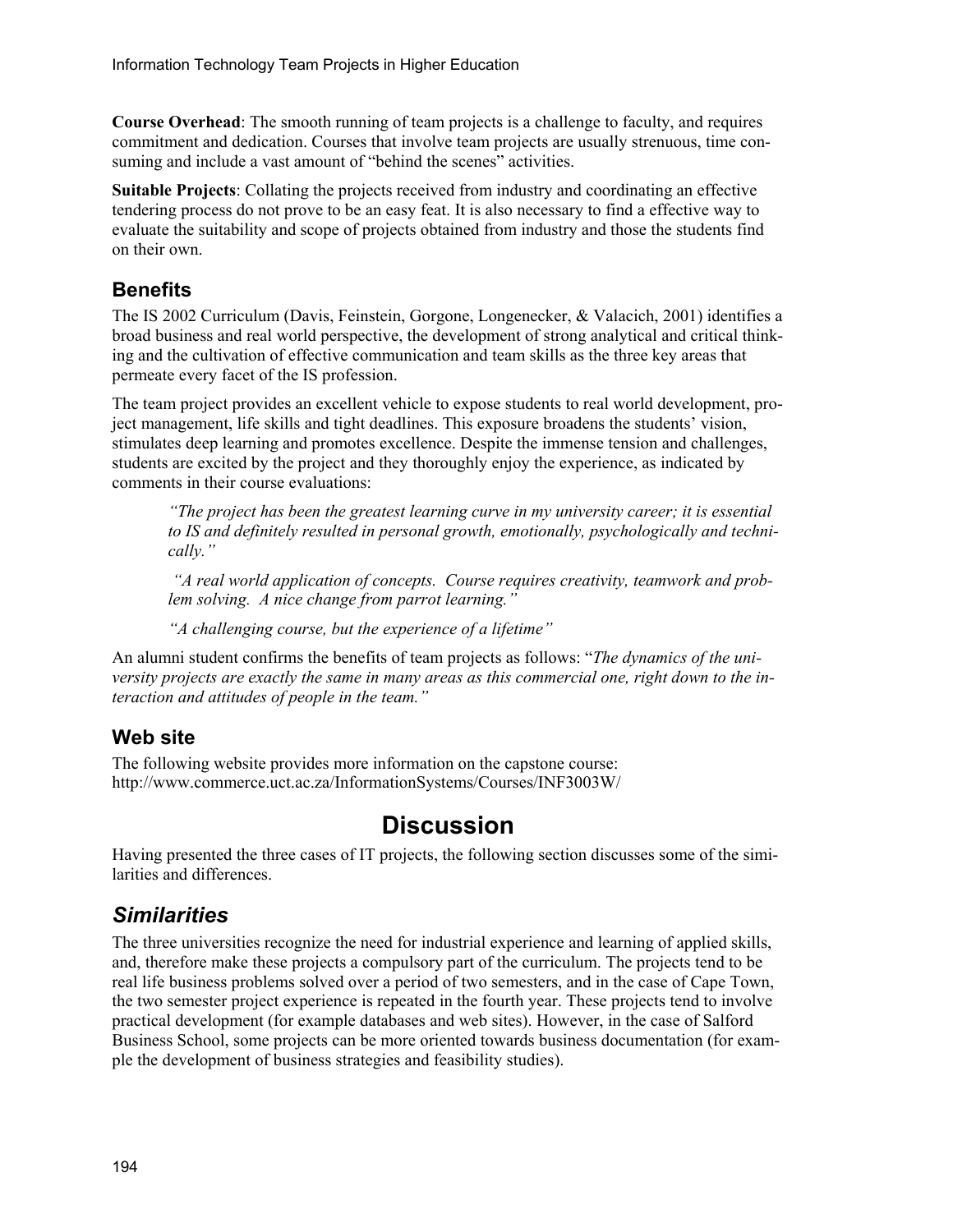The process of project to team allocation is generally similar in all cases. To a varying degree, teams have the opportunity to influence the project selection, which gives teams a sense of ownership and to potentially influence their motivation to carry out a certain project.

Despite their differences, team work related problems are quite similar in all three cases presented. These seem to appear as a result of team work complexity, and the number of stakeholders involved. It is not the intention of the authors to propose solutions to these problems since these would be context dependent, but they want to draw the attention to the main problem categories:

- project selection,
- management of students,
- management of academic staff,
- student team motivation,
- equality and diversity,
- passengers, and
- assessment.

Coordinators of similar schemes could use the above categories for their risk management and/or mitigation processes.

#### *Differences*

The practical implementation of the project work differs. In the case of Monash University, student time commitment is at least four hours per week with studio sessions and seminars being attended by academic and tutoring staff.

Students involved in these team projects are in the case of Monash in their third year and in the case of Cape Town in their third and fourth years. In Salford, all years (first, second and final) of the program play a part. In the Cape Town example the students in their fourth year are repeating a team project over two semesters. During this iteration however, flexibility is encouraged and the focus is on creativity and innovation. Students use an agile approach with less deliverables and minimal scaffolding is provided.

The main differences are in the assessment, and in particular the weighting of team and individual marks. In the case of Monash, an 80% weighting is for group work, and 20% for individual work. In the case of Salford the weighting is heavier on the individual mark with 70% individual and 30% group work, whereas in Cape Town the split is 40/60, with the group work accounting for the 60% of the total mark.

Peer assessment review is utilized in all cases. This addresses one of the problems of passengers and the subjective opinions of individuals involved in assessing each other. Client feedback is used as moderation for team project work in all cases to a varying degree: in the case of Salford it is 25% of the team mark, and in the case of Cape Town it is 2% of the overall mark. In the case of Monash, client feedback is not directly incorporated into the assessment.

## **Conclusion**

The student experience during an Information Technology Industrial Experience project, team project, or a capstone project encompasses not only the technical skills of the discipline, but, and more importantly, the social aspect of systems development. The team spirit and the associated problems that emerge from social interactions, and the ways that students manage to cope with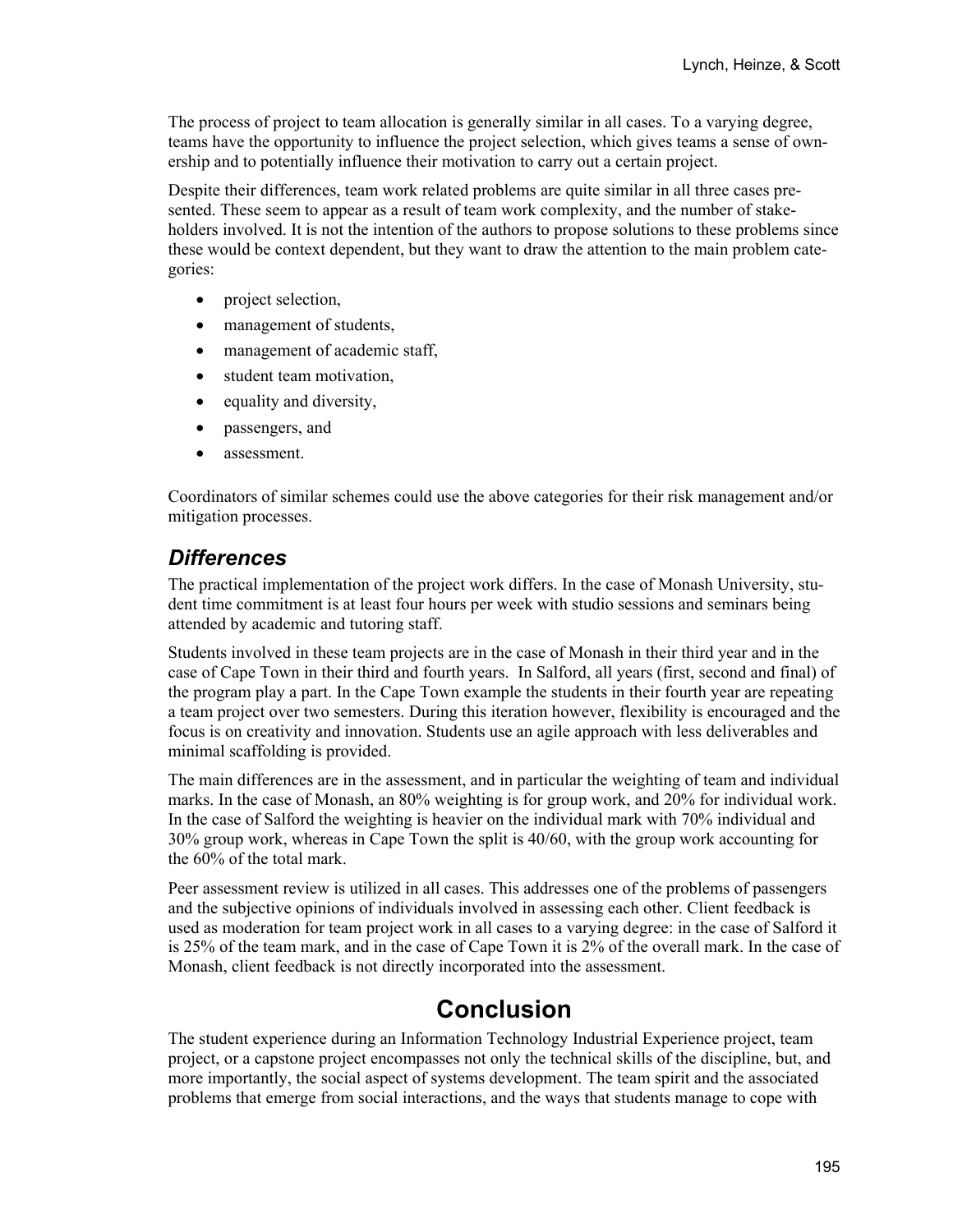them are some of the key benefits that outweigh problems encountered in such a learning experience.

It is difficult to simulate real life working conditions, but these kinds of projects bring education a step closer to the real world, and therefore prepare students for the IT professional environment they will encounter when they leave university. Unless students are able to solve real life problems rather then reproducing material provided to them in lectures and books, they are not going to be successful in the industry, where most problems are unique.

Some of the differences in the presented viewpoints appear in the actual process and the degree of real life that is offered. In case of Salford University it is the students responsibility to manage the project, the tutors are only there as facilitators. This is similar at Monash University, though here they have both an academic (or faculty) and a tutor watching or mentoring the students. On the other hand at the University of Cape Town it is the responsibility of the academic members of staff to manage the third year project. It is only in the fourth year, that the students are given the authority to manage their own projects. This issue brings numerous difficulties in case of Salford and Monash in relation to assessment, since it is only the students who have a true understanding of where the project is, and not the academic assessor, thus highlighting the difficulties discussed above, for example the identification of individual contributions.

We have gone a long way since the discussions of Dewey and Confucius but the actual pedagogy of learning is still relevant, although it might have been labeled and augmented by other thinkers who focused on constructivist and more recently on communities of practice ideas.

People are learning every day, and the main objectives of these projects are to prepare students for the industry of their choice, and to encourage life-long learning. A desired improvement in the quality and the readiness of these IT undergraduates can be achieved though examining the manner in which IT team projects are delivered across a number of nations. An exploration of the similarities and the differences is a way in which we, as academics, can share, discuss, manipulate and enhance the way we deliver IT team projects to the benefit of the students and the industries in which they will be employed.

Regardless of the delivery approach used, the project, or the assessment, anecdotally, the capstone project is the most valuable learning experience these students have generally encountered during their IT degree.

Through this initial investigation into how capstone projects are delivered by a number of institutions across the globe, collaboration has been strengthened between several researchers. This collaboration gives way to an opportunity for a comprehensive study to explore the learning experiences of the students – not so much as a comparison between pedagogies, but more as to what students achieve, their reflection on their development throughout the project, their readiness for the IT profession. Moreover, the collaboration between academics across international boundaries could lead to improved teaching practice through an examination of diversity, exchange of ideas and resources, and the development of strategies to overcome some of the challenges outlined in the paper.

## **References**

Beck, R. H. (1965). *A social history of education*. London: Prentice Hall.

Bruce, C. (1997). *Peer Review: A handbook.* Queensland University of Technology.

Carbone, A., Lynch, K., Arnott, D., & Jamieson, P. (2000). Introducing a studio-based learning environment into information technology. In proceedings of the *Australian Society for Education Technology and the Higher Education Research and Development Society of Australia Conference: Flexible learning for a flexible society.* (ASET/HERDSA) 2-5 July. Toowoomba, Queensland.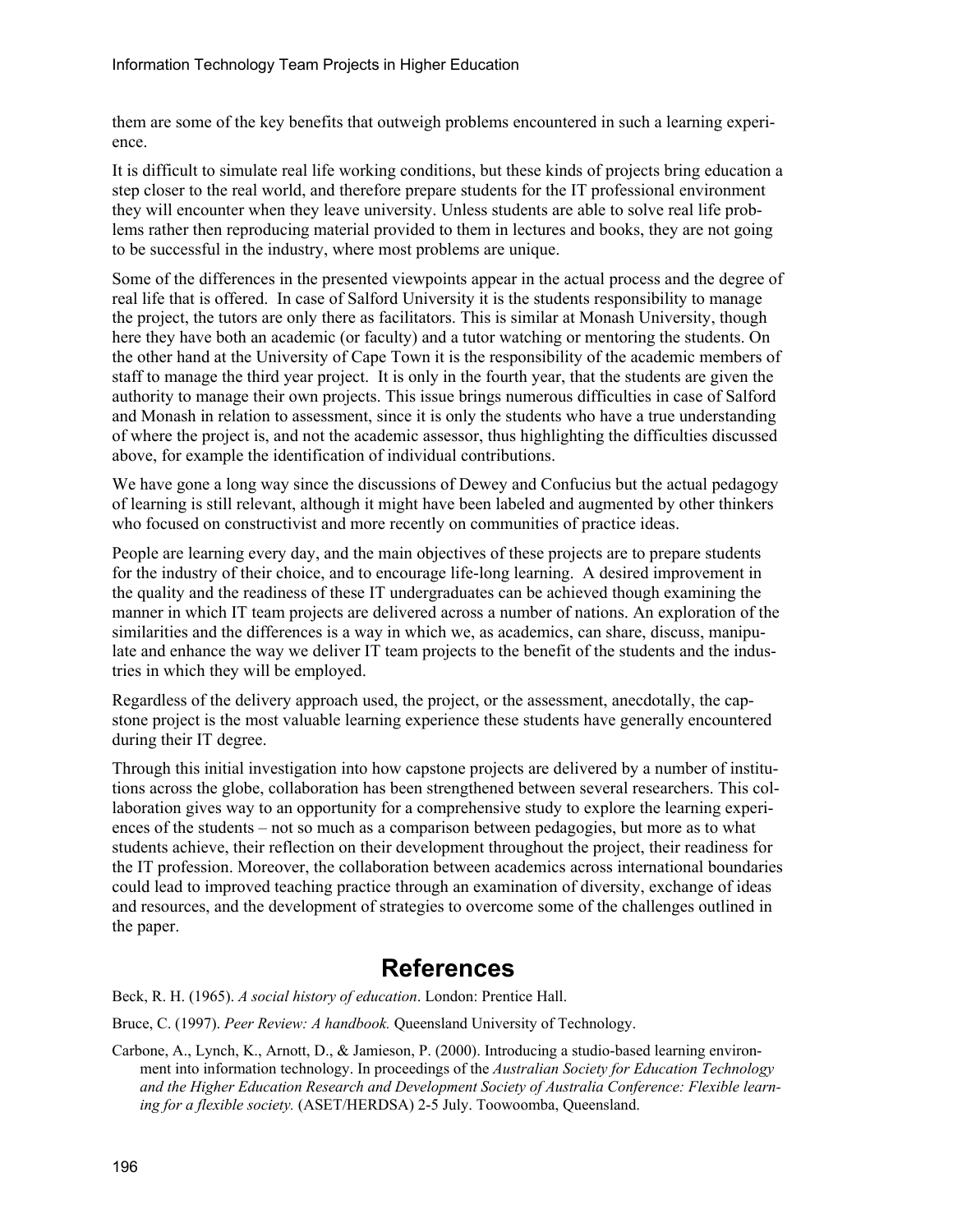Cockburn, A. (2002). *Agile software development*. Pearson Education, Inc.

- Clark, D. (1999). History. Accessed November, 2006 from http://www.nwlink.com/~donclark/hrd/history/history2.html
- Davis, G. B., Feinstein, D. L., Gorgone, J. T., Longenecker, Jr., H. E., & Valacich, J. S. (2001). *IS 2002: An update of the information systems model curriculum*, Retrieved from http://www.spatial.maine.edu/SIEWEB/IS\_ModelCurriculum.pdf
- Jones, M. C. & McMaster, T. (2004) Addressing commercial realism and academic issues in groupbased IS undergraduate project work. *Journal of Information Systems Education*, *15*(4), 375 – 381.
- Heinze A. & Cooper, G. (2006). *Team projects review 2006*. University of Salford, Salford, UK (internal report).
- Herbart, J.H. (1982). Pädagogische Schriften. Erster Band: Kleinere pädagogische Schriften. Ed. by Walter Asmus. Stuttgart.
- Lynch, K., Goold, A & Blain, J. (2004). Students' pedagogical preferences in the delivery of IT capstone courses. In *Issues in Informing Science and Information Technology, 1*, 431-442. Accessed July 2006, from http://articles.iisit.org/067lynch.pdf
- Moore, R. C. (2005). The capstone course. In W. G. Christ (Ed.), *Assessing media education: A resource for educators and administrators*. Hillsdale, NJ: Erlbaum. Accessed November 2006 from http://users.etown.edu/m/moorerc/capstone.html
- Pellegrino, J.W., Chudowsky, N. & Glaser, R. (Eds), (2001). *Knowing what students know: The science and design of educational assessment*. Washington, D.C: The National Academic Press.
- Scott, E. C. & Pollock, M. (2006). Effectiveness of self-selected teams: A systems development project experience. Proceedings of the *Informing Science & IT Education Conference* (InSITE2006), Manchester, UK. June 2006. Available at http://proceedings.informingscience.org/InSITE2006/IISITScot217.pdf
- Scott, E. C. & Van der Merwe, N. (2003). Using multiple approaches to assess student group projects. *The Electronic Journal of Information Systems Evaluation* (EJIS), *6*(2), 177-186.
- Shepard, L.A. (2000). The role of assessment in a learning culture. *Educational Researcher*, *29*(7), 4-14.
- Smith, D.C. (2004). Peer evaluations in information systems student project teams: Pitfalls and practice. *SACLA Conference*, South Africa, June 2004.
- Vygotsky, L. (1962). *Thought and language*. Cambridge: MIT Press.
- Wenger, E. (1998). *Communities of practice: Learning meaning and identity*. Cambridge: Cambridge University Press.